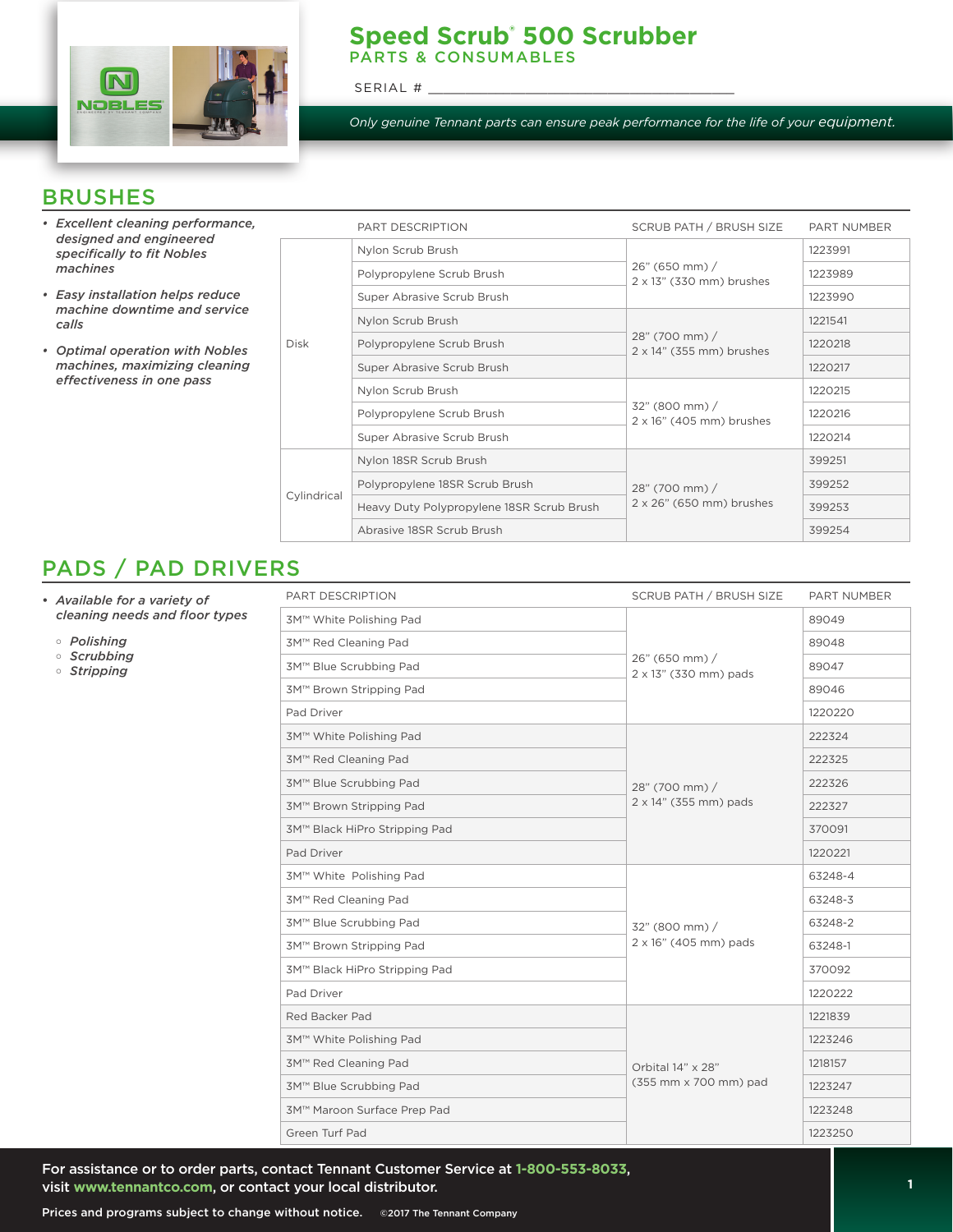### **SQUEEGEES**

- *• Exceptional liquid pick-up, designed and engineered specifically to fit Nobles machines*
- *Less rework and low labor costs*
- *• Ideal fit for any application with three types of squeegees*
	- *Premium Linatex® rubber exhibits outstanding strength and resistance to cutting and tearing*
	- *Chemical-resistant urethane has a long service life; well suited for use with organic and petroleum-based oils*
	- *Economy Gum Rubber is cost-effective option for smooth, indoor floors, made of a combination of natural material and fillers*

| <b>LOCATION</b> | PART DESCRIPTION              | <b>SCRUB PATH</b> | <b>PART NUMBER</b> |
|-----------------|-------------------------------|-------------------|--------------------|
|                 | Linatex <sup>®</sup> Squeegee |                   | 1221586            |
|                 | Urethane Squeegee             | 26" (650 mm)      | 1228915            |
|                 | Gum Rubber Squeegee           |                   | 1228919            |
|                 | Linatex <sup>®</sup> Squeegee | 28" (700 mm)      | 1221573            |
| Front           | Urethane Squeegee             |                   | 1228906            |
|                 | Gum Rubber Squeegee           |                   | 1228907            |
|                 | Linatex <sup>®</sup> Squeegee | 32" (800 mm)      | 1221116            |
|                 | Urethane Squeegee             |                   | 1228922            |
|                 | Gum Rubber Squeegee           |                   | 1228923            |
|                 | Linatex <sup>®</sup> Squeegee | 24" (650 mm)      | 1221585            |
|                 | Urethane Squeegee             |                   | 1228909            |
|                 | Gum Rubber Squeegee           |                   | 1228910            |
|                 | Linatex <sup>®</sup> Squeegee | 28" (700 mm)      | 1221572            |
| Rear            | Urethane Squeegee             |                   | 1228904            |
|                 | Gum Rubber Squeegee           |                   | 1228905            |
|                 | Linatex <sup>®</sup> Squeegee |                   | 1221115            |
|                 | Urethane Squeegee             | 32" (800 mm)      | 1228920            |
|                 | Gum Rubber Squeegee           |                   | 1228921            |

## STONE CARE SOLUTIONS

- *• Easy and effective method to restore concrete and terrazzo floors to a high gloss finish*
- *Our Stone Care Solutions enable professionals to grind and polish concrete floors using standard cleaning equipment*

| DIAMABRUSH PART DESCRIPTION                       | <b>TOOL SIZE</b>                | PART NUMBER |  |
|---------------------------------------------------|---------------------------------|-------------|--|
| Diamabrush <sup>™</sup> 1,000 Grit Polishing Disk | 28" (700 mm) / 2 x 14" (355 mm) | 1225227     |  |
| Diamabrush <sup>™</sup> 2,000 Grit Polishing Disk |                                 | 1225228     |  |
| Diamabrush <sup>™</sup> 1,000 Grit Polishing Disk |                                 | 1225233     |  |
| Diamabrush <sup>™</sup> 2,000 Grit Polishing Disk | 32" (800 mm) / 2 x 16" (405 mm  | 1225234     |  |
| 1,000 Grit Replacement Blades (set of 11)         |                                 | 1060183     |  |
| 2.000 Grit Replacement Blades (set of 11)         |                                 | 1060184     |  |

| TRIZACT PART DESCRIPTION                                         | PART NUMBER |
|------------------------------------------------------------------|-------------|
| Scotchgard™ Stone Floor Protector                                | 1073768     |
| Scotchgard™ Floor Protector Applicator Pad                       | 1073771     |
| 3M™ Easy Shine Applicator Kit                                    | 1073770     |
| 3M™ Easy Trap Duster                                             | 1073769     |
| Scotchgard <sup>™</sup> Purple Diamond Floor Pad, 14", case of 5 | 1073749     |
| Scotchgard <sup>™</sup> Purple Diamond Floor Pad, 16", case of 5 | 1073750     |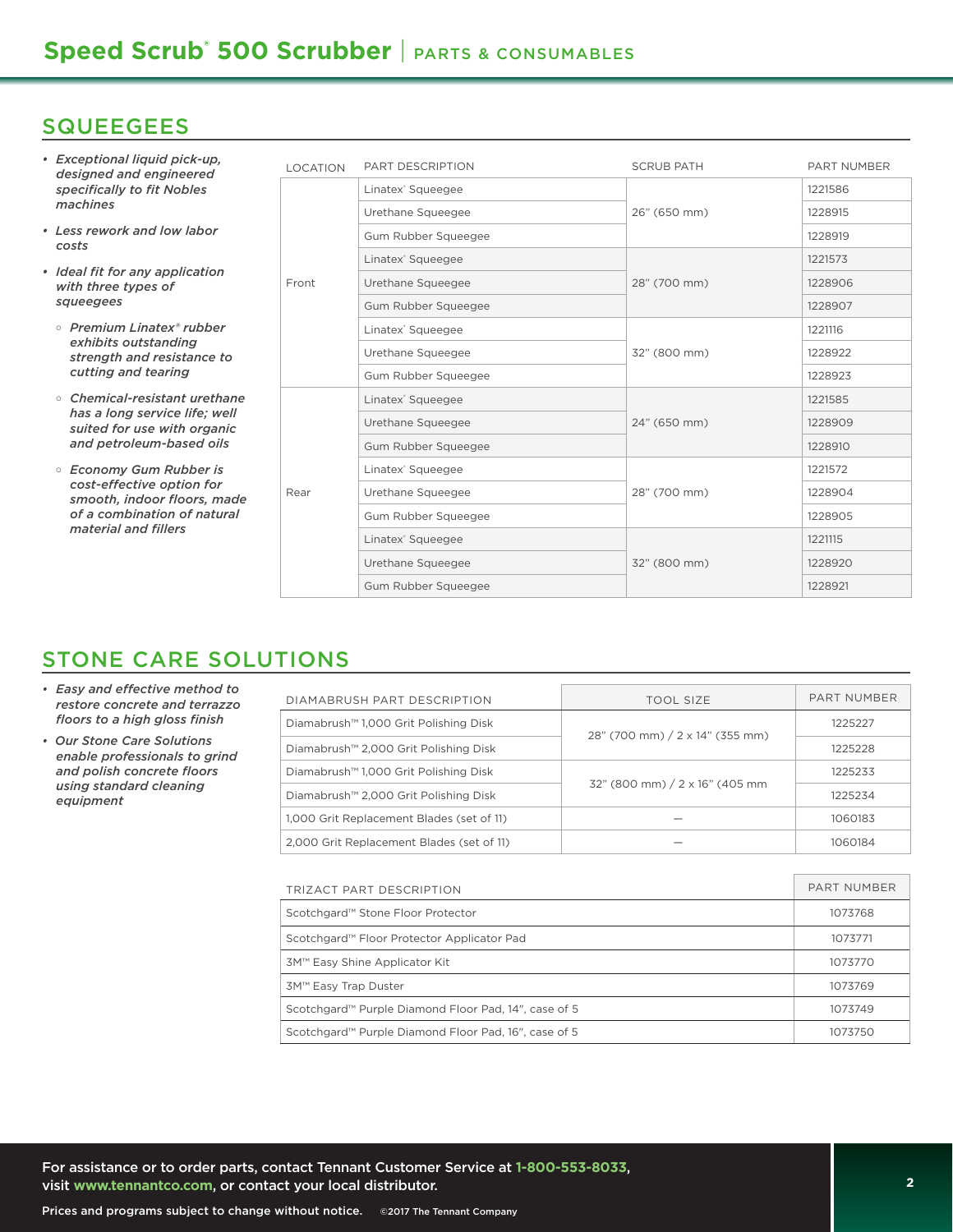# GENERAL MAINTENANCE

| • Optimized equipment cleaning                                 | PART DESCRIPTION                                                                                                                                                                         | PART NUMBER |
|----------------------------------------------------------------|------------------------------------------------------------------------------------------------------------------------------------------------------------------------------------------|-------------|
| performance<br>• Reduced maintenance costs and<br>machine wear | SS500 Planned Maintenance Kit 650mm Squeegee- Kit includes: Linatex Squeegees,<br>PU Recovery Hose, PU Drain Hose with Valve, Mesh Filter, Debris tray.<br>(Parts also sold seperately.) | 9015720     |
|                                                                | SS500 Planned Maintenance Kit 700mm Squeegee- Kit includes: Linatex Squeegees,<br>PU Recovery Hose, PU Drain Hose with Valve, Mesh Filter, Debris tray.<br>(Parts also sold seperately.) | 9015721     |
|                                                                | SS500 Planned Maintenance Kit 800mm Squeegee- Kit includes: Linatex Squeegees,<br>PU Recovery Hose, PU Drain Hose with Valve, Mesh Filter, Debris tray.<br>(Parts also sold seperately.) | 9015722     |
|                                                                | Squeegee Assembly Kit, with Linatex Blades 650 mm                                                                                                                                        | 9015301     |
|                                                                | Squeegee Assembly Kit, with Linatex Blades 700 mm                                                                                                                                        | 9015302     |
|                                                                | Squeegee Assembly Kit, with Linatex Blades 800 mm                                                                                                                                        | 9015303     |
|                                                                | <b>Accessory Clips</b>                                                                                                                                                                   | 9014251     |
|                                                                | Filter, In-Line, 080 Mesh                                                                                                                                                                | 1211537     |
|                                                                | Recovery Tank Debris Tray                                                                                                                                                                | 1207357     |
|                                                                | <b>Cylindrical Skirt Cover</b>                                                                                                                                                           | 1218032     |
|                                                                | Cylindrical Belt Side Skirt Cover                                                                                                                                                        | 1218012     |
|                                                                | Drain House Assembly, with Drain Cap [PVC]                                                                                                                                               | 1225793     |
|                                                                | Drain Cap Assembly [PVC]                                                                                                                                                                 | 1218955     |
|                                                                | Solution Hose Assembly [PVC]                                                                                                                                                             | 1211220     |
|                                                                | Drain Hose Assembly, with Drain Cap [PU]                                                                                                                                                 | 1219405     |
|                                                                | Drain Hose Assembly, with Control Valve [PU]                                                                                                                                             | 9015726     |
|                                                                | Drain Cap Assembly [PU]                                                                                                                                                                  | 1218955     |
|                                                                | Solution Hose Assembly [PU]                                                                                                                                                              | 1224414     |
|                                                                | Drain Hose Valve                                                                                                                                                                         | 1051986     |
|                                                                | Charger, 24 VDC 13a 85-265vac [On-Board]                                                                                                                                                 | 1220856     |
|                                                                | Charger, 24 VDC, 13a85-265vac [Off-Board]                                                                                                                                                | 1217495     |
|                                                                | Ignition Key (set of 2)                                                                                                                                                                  | 1017696     |
|                                                                | 6V, 225 AH, Wet Battery (4 reg)                                                                                                                                                          | 10155       |
|                                                                | 6V, 260 AH, Wet Battery (4 reg)                                                                                                                                                          | 390825      |
|                                                                | 6V, 220 AH, AGM Battery (4 req)                                                                                                                                                          | 1074042     |
|                                                                | Squeegee Caster (2 req)                                                                                                                                                                  | 1006343     |
|                                                                | Squeegee Bumper Wheel                                                                                                                                                                    | 222066      |
|                                                                | Squeegee Hose                                                                                                                                                                            | 1211220     |
|                                                                | Recovery Drain Hose                                                                                                                                                                      | 1211220     |
|                                                                | Solution Drain Hose Sight Gauge                                                                                                                                                          | 9015728     |
|                                                                | Drain Hose Cap Assembly                                                                                                                                                                  | 1218955     |
|                                                                | Head Splash Skirt - Cyl. (4 req)                                                                                                                                                         | 1218573     |
|                                                                | Head Splash Skirt - Disk (for 26" / 650 mm scrub path)                                                                                                                                   | 1221522     |
|                                                                | Head Splash Skirt - Disk (for 28" / 700 mm scrub path)                                                                                                                                   | 1221520     |
|                                                                | Head Splash Skirt - Disk (for 32" / 800 mm scrub path)                                                                                                                                   | 1221512     |
|                                                                | ec-H2O NanoClean® WCM 270 ML Cartridge                                                                                                                                                   | 9013646     |